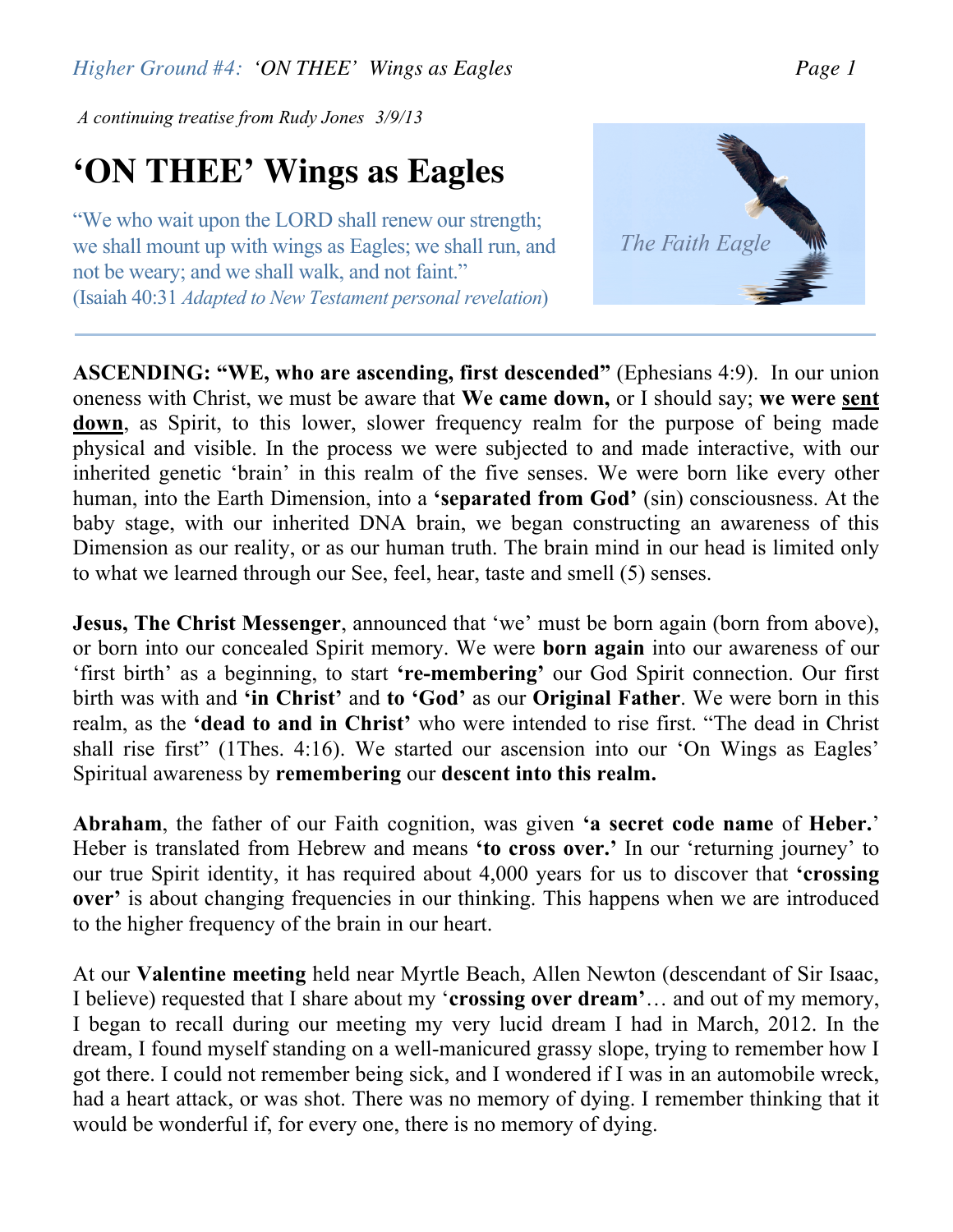I began to walk up the slope in front of me that had the appearance of a well-manicured golf course, while wondering what I would find.

There were no Pearly Gates, as I expected from my religious programmed brain; there were no other people, I was alone; but there was in front of me, a wide and heavy ornamental 'security gate' that was seven feet high – the type you might see at the entrance of an exclusive gated sub-division, but very heavy. I saw no other person, there was no activity; and seemingly, I was there all alone. Then I noticed to the left of the heavy gate, almost hidden by the shrubbery, a small guardhouse. Seeing no one, I began walking in that direction. As I approached, a window was being raised slightly; and a clipboard, with a pencil attached with a cord, slid out onto a shelf. A voice from within said; "You must sign in."

I picked up the pencil and signed my name; 'Rudy Jones.' The clipboard was with-drawn, and the voice said; "Just a minute." I waited and waited for what seemed like 15 or 20 minutes. I began to be concerned. Finally the clipboard re-appeared and a voice said; "I have double checked and there is no one registered here by this name." **I experienced a sinking feeling**. The voice said; "Did you possibly have another name? I responded; "Rudy Jones is all I have known since my childhood; but my given name, given to me by my parents, was Calvin Rudolph Jones." So I signed my full name. "Just a minute"; I thought, "Your minutes here are really long."

Again, there was a long wait. Finally the clipboard re-appeared, and the voice said; "I'm sorry there is no Calvin Rudolph Jones registered." I whispered, but I felt like I screamed; **"Oh Hell!"** There was an even longer period of silence. Finally the window opened so that I could see an ordinary looking man inside. He was dressed in what I thought looked like a uniform, like a Hotel clerk, or maybe like a railroad conductor. He said; "Son did you ever hear the Gospel?" By now I was not as assured as I had been before and hesitantly I said; "All my life I heard what **I WAS TOLD** was the Gospel – frankly at this point, I'm not sure." I sensed that it didn't really matter what I thought.

The man said; "Let me ask you this way: Did you ever hear the Gospel of Jesus Christ?" I responded confidently; "Yes sir, I did. I heard about Christ." He said; **"Son did you ever accept Christ?"** "Yes sir, I did accept Christ." **"Then young man, why did you not sign your new, real, name?"** I quickly took the pen and marked through the previous two names and wrote boldly, **'Christ.'** As quickly as I crossed **the 't,'** the gate swung open… and I awoke. **I had never understood that accepting Christ was the same as accepting a new identity.** The New Creation finally made more sense. I had never seen the reality that when I accepted Christ, I not only became **One** with Christ, **I became Him.** I became His visible presence.

There was much more to the Covenant transaction than accepting Him as my Savior, and receiving my assurance of going to Heaven. He provided me with a new personal Spiritual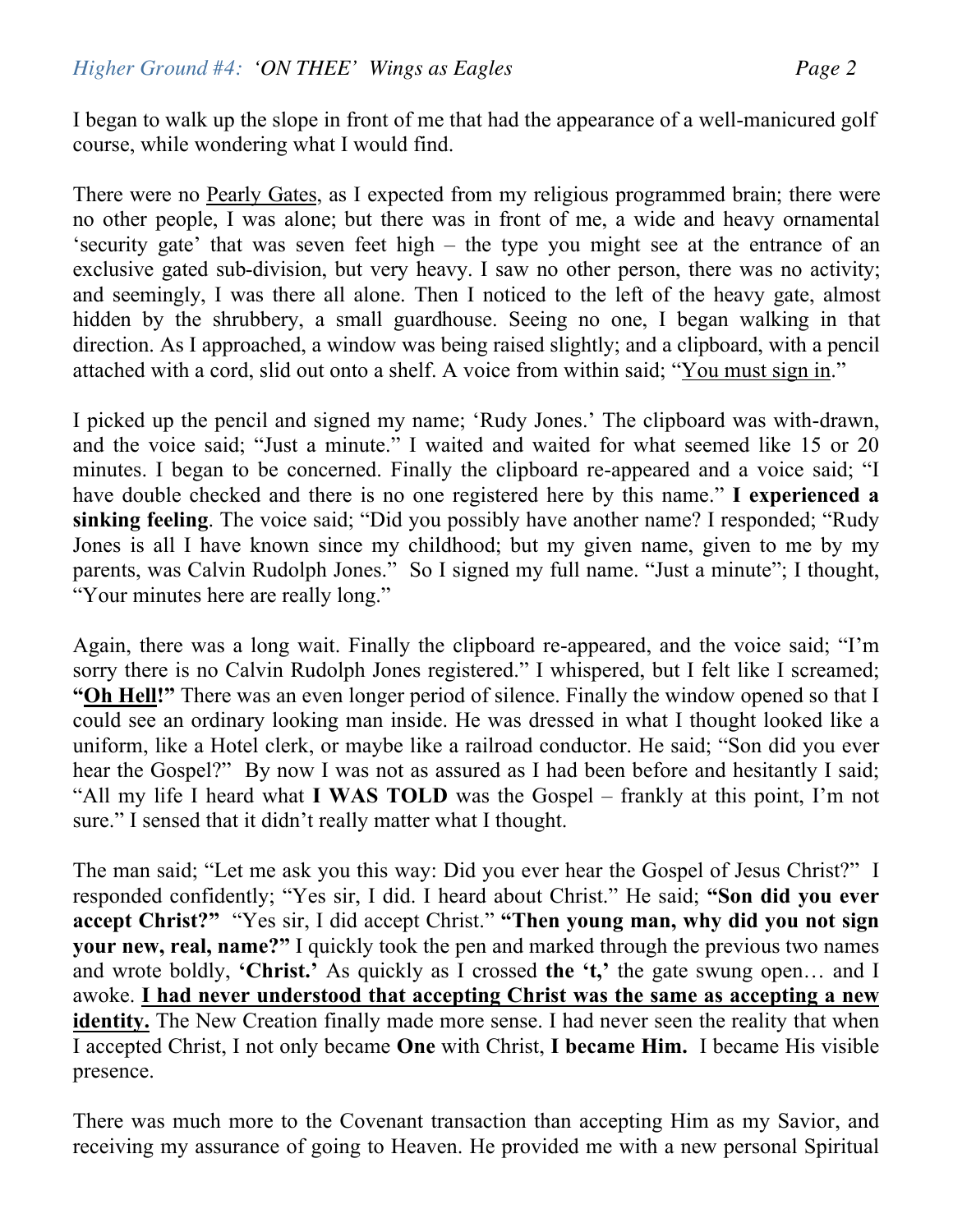identity, to replace the old Adam human genetic identity. Finally I understood the importance of dying with Him; which actually means dying to the idea of 'the separate person' who 'I thought' I had been.

**In the dimension of the other side, the only name there is Christ; everyone there, in our ascended nature, is Christ. There is only one Son, and one name.**

## Rudy, Alternate suggestion… **In the dimension of the other side, 'Christ' is the only name there is; everyone there, in our ascended nature, is Christ. There is only one Son, and one name.**

Continuing the dream sequence… **Two weeks** after my first dream, I found myself standing on the same slope, as at first. This time I was assured that I belonged there. When I reached the crest of the slope, the guard angel was standing outside the guardhouse, grinning. When I got closer, I asked; "What is so funny." He said; "'We' knew you would be back." I said; "How did you know I would be back?" **"Because of your curiosity! You have to know what is on the other side of the gate**." I agreed that I wanted to know. He said; "Go on in." I said; "But the gate is closed." "The first time was an automatic gift; this time you must open the gate for yourself." I walked to the side of the gate that opened in the first dream and found that the gate did not easily open. Looking back at him, he said**; "The violent must force it open."** I thought I understood; I put my shoulder to the gate, and finally got it open enough to squeeze by.

On **'the other side'** I found that there were no mansions, no houses – not even any little cabins. I realized that, on the other side, there was still refining to be done. I found myself on a wide, beautifully landscaped and well-kept pathway, with a variety of shrubbery on either side; but I was by myself. Again the path led upward. I began to walk and soon realized that the path was getting narrow. Soon there was a sign with an arrow pointing to the right. The sign said to **"Go Back."** I said to myself; "I've come too far to go back." As I continued, I found that I had to force myself through the shrubbery; and the way got so narrow that I could not see what was ahead. Just as quick as I started to wonder, I came to another opening, with another sign that read; **"TO Be Poured Out"** and there was an arrow pointing ahead. I said to myself; "Sooo! This is what it is all about. Life is about preparation; it is preparing us to be poured out. I will open YOU, the windows of Heaven, and **pour YOU out** AS a **blessing… which can be received"** crj.

Later the Spirit revealed to me; 'The ONLY thing that Father will pour out through us is the single, unadulterated Spiritual message of the Truth of our Christ identity. Law mixed with Grace is double mindedness. A mixture – Father will not pour out.' I am aware that most of what made up the messages of my own spiritual journey has been a struggle, trying to balance and make sense out of a duality; a law and grace mixture.